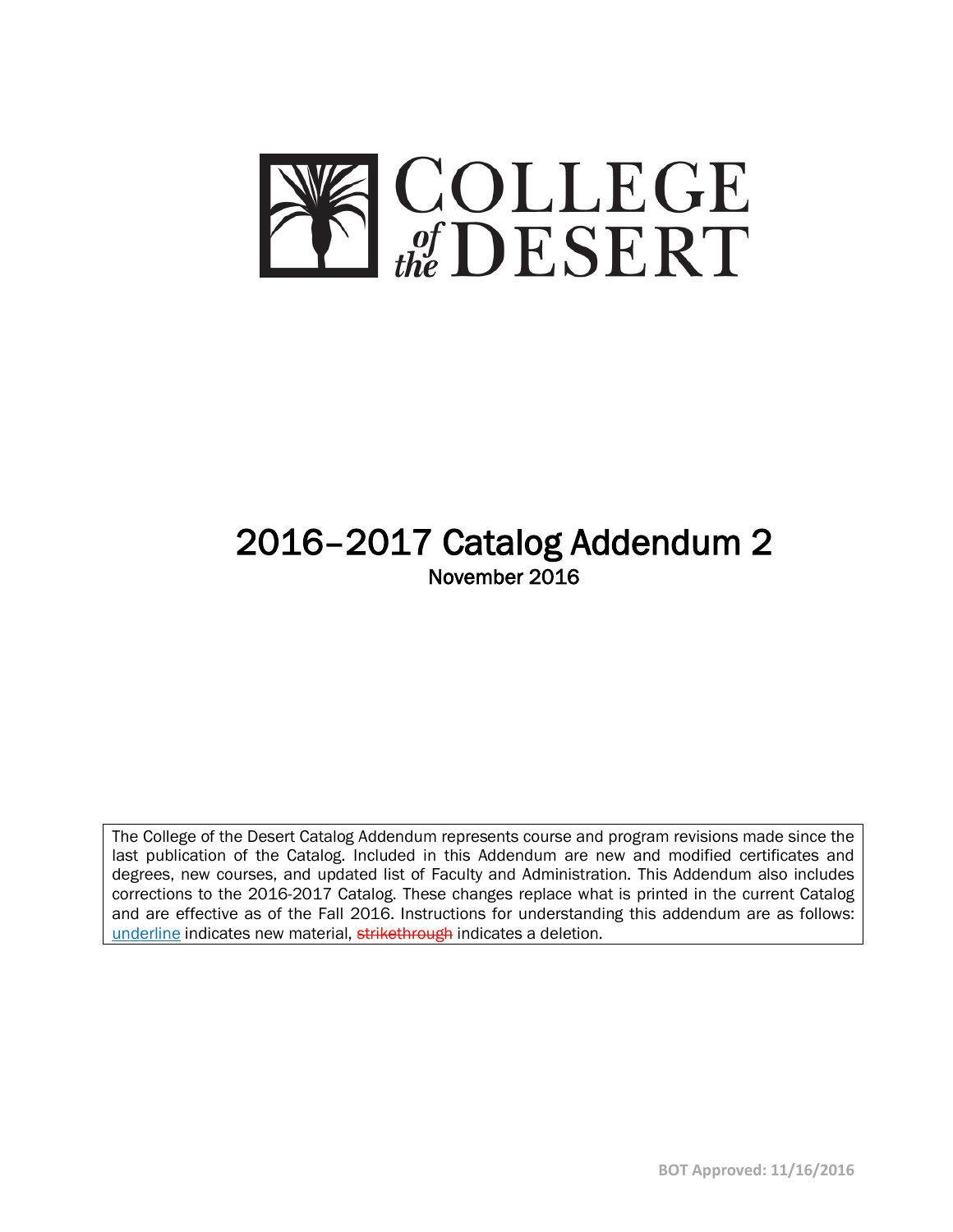## Changes to page 40 - Phi Theta Kappa Honor Society

(before Graduation Honors section)

Students interested in exploring membership in Phi Theta Kappa should contact faculty advisors Raquel Schoenfeld at [rschoenfeld@collegeofthedeserte.du](mailto:rschoenfeld@collegeofthedeserte.du) Laura Graff at [lgraff@collegeofthedesert.edu](mailto:lgraff@collegeofthedesert.edu) and/or Veronica Daut at [vdaut@collegeofthedesert.edu.](mailto:vdaut@collegeofthedesert.edu)

## Programs of Study

## NEW ASSOCIATE DEGREE effective Fall 2016

## EARLY CHILDHOOD EDUCATION A.S. DEGREE for employment preparation

The Associate in Science in Early Childhood Education for employment, also called the Early Childhood Education AS Degree for Employment Preparation, provides a clearly articulated curricular track for students who wish to pursue employment in early childhood education while also serving the diverse needs of students interested in the breadth and depth of the field of early childhood education. Additionally, this degree exposes students to the core principles and practices of the field in order to build a foundation for their future personal, academic, or vocational paths. The degree was designed to facilitate students' successful pursuit in a variety of careers in Early Childhood Education such as Assistant Teacher, Teacher, Child Development Specialist. This degree requires students to complete 60 units of course work including completion of 24 units in the major with a cumulative GPA of 2.0 or better. Students should consult with a counselor for educational planning or an advisor for more information on the degree and permit opportunities. Graduates with this degree will meet the requirements for a Teacher permit in child development issued by the California Teacher Credentialing Commission.

## *Required Core Courses: (24 units)*

| <b>ECE-001</b>  |  |  |  |
|-----------------|--|--|--|
| ECE-010         |  |  |  |
| ECE-012         |  |  |  |
| ECE-040         |  |  |  |
| <b>ECE-044</b>  |  |  |  |
| <b>ECE-045</b>  |  |  |  |
| <b>ECE-046B</b> |  |  |  |
| <b>ECE-047A</b> |  |  |  |
|                 |  |  |  |
|                 |  |  |  |
|                 |  |  |  |
|                 |  |  |  |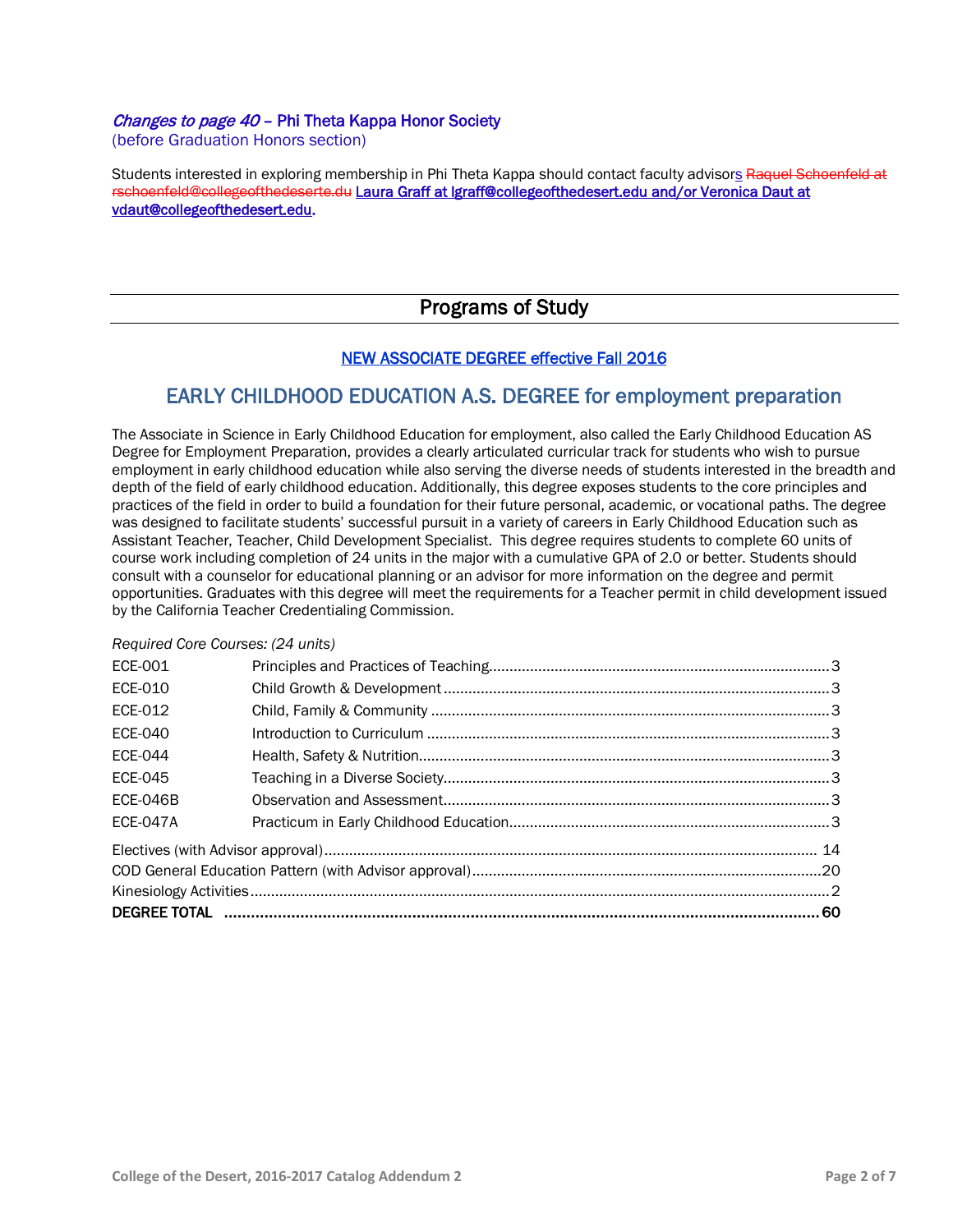## PROGRAMS REVISIONS effective Fall 2016

## CHEMISTRY A.S. DEGREE and transfer preparation

(Includes Bio-Chemistry)<br>The Chemistry major prepares students to transfer to four-year institutions for continued study in the field of chemistry. An A.S. degree may be sufficient for an individual to secure employment as an environmental technician, laboratory technician, safety manager, sanitarian, nurse, educator, or water-quality analyst. In the chemistry classes students learn how to apply the scientific method, how to read, analyze and interpret the data collected in the laboratory, how to communicate the conclusions effectively, both orally and in writing. They also learn proper lab procedure and safe handling of chemicals. Chemists are also employed with federal, state and local governments, such as the departments of Defense, Health, and Agriculture. Analytical chemist, biochemist, biotechnologist, dentist, educator, pharmacist, physician, forensic specialist, environmental/industrial health engineer, research chemist, occupational safety officer, and veterinarian are some of the careers for which and Associate degree in Chemistry prepares a student who subsequently obtains a university degree in the field.

## Required Courses:

| CH-001A                |                                                                                                                          |  |
|------------------------|--------------------------------------------------------------------------------------------------------------------------|--|
| CH-001B                |                                                                                                                          |  |
| CH-010A                |                                                                                                                          |  |
| CH-010B                |                                                                                                                          |  |
| BI-005                 |                                                                                                                          |  |
| BI-006                 |                                                                                                                          |  |
| <b>MATH-001A</b>       |                                                                                                                          |  |
| <b>MATH-001B</b>       |                                                                                                                          |  |
| PH-004A3A<br>PH-004B3B |                                                                                                                          |  |
|                        | Required Subtotal <b>Constitute Constitute Constitute Constitute Constitution</b> Construction Construction Construction |  |
|                        |                                                                                                                          |  |
|                        |                                                                                                                          |  |

Consult catalog of transfer institution for specific requirements.

## COMPUTER SCIENCE A.S. DEGREE and transfer preparation

The Associate in Science degree in Computer Science prepares students for transfer to the four-year college or university to complete a bachelor's degree program. The program covers courses typically offered in freshman and sophomore years of an accredited computer science curriculum in the United States. Students are strongly recommended to keep themselves informed of the rules and requirements related to the major department at the transfer institution. Students are advised to use the counseling expertise available via the Counseling Center and faculty advisors to establish an individual student education plan (SEP) specific to their academic goals.

| <b>Required Courses:</b> |                                                                                              |  |
|--------------------------|----------------------------------------------------------------------------------------------|--|
| CS-007A                  |                                                                                              |  |
| <b>CS-007B</b>           |                                                                                              |  |
| CS-008                   |                                                                                              |  |
| MATH-001A                |                                                                                              |  |
| MATH-001B                |                                                                                              |  |
| <b>MATH-015</b>          |                                                                                              |  |
| <b>PH-003A</b>           |                                                                                              |  |
| <b>PH-003B</b>           |                                                                                              |  |
|                          | <b>Electives</b> - A minimum of 2 courses to be chosen from the following $(8-10.9)$ units): |  |
| CS-009                   |                                                                                              |  |
| CH-001A                  |                                                                                              |  |
| MATH-002A                |                                                                                              |  |
| MATH-002B                |                                                                                              |  |
| MATH-002C                |                                                                                              |  |
|                          |                                                                                              |  |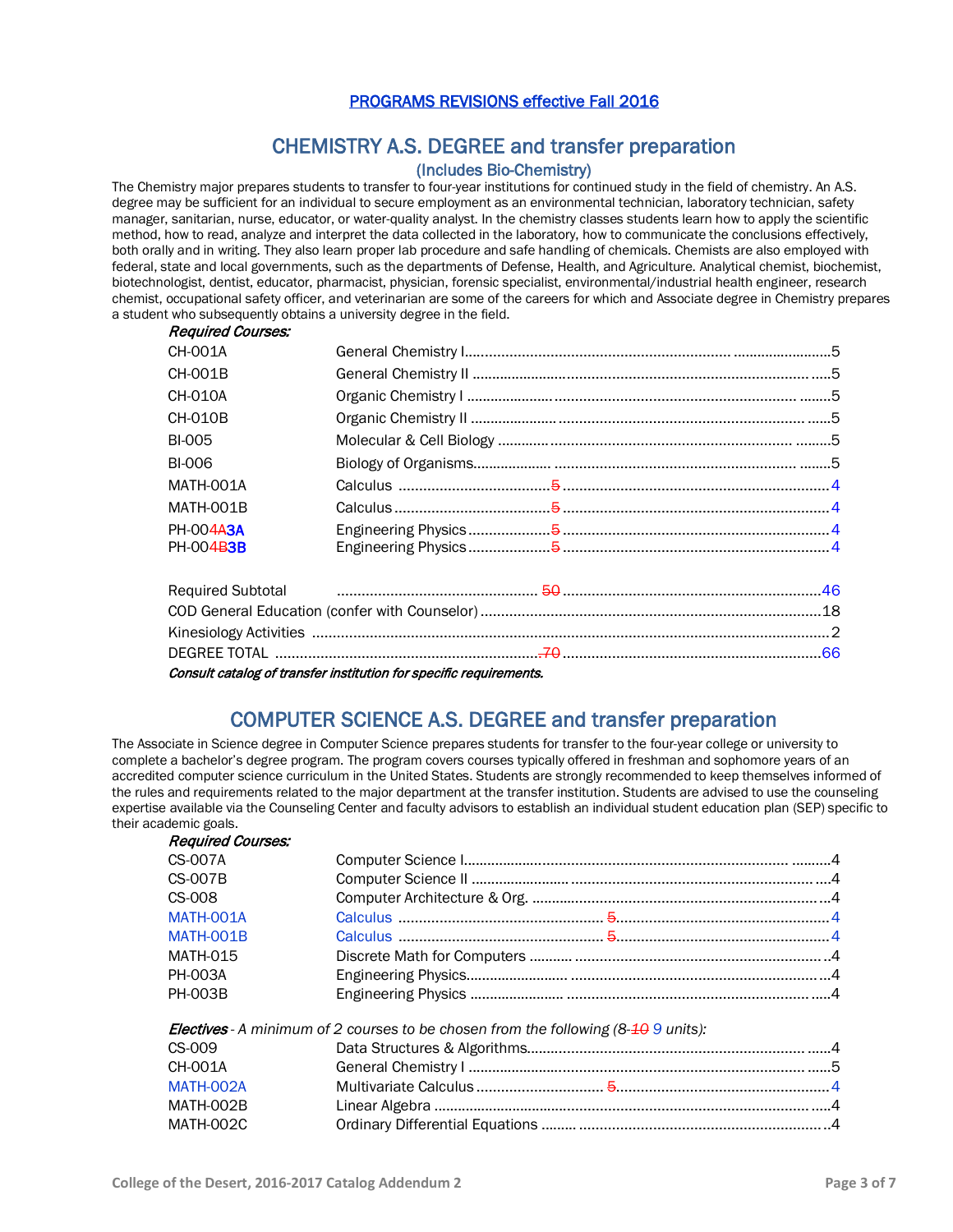| PH-003C        |  |
|----------------|--|
| <b>PH-006A</b> |  |
|                |  |

| DEGREE TOTAL ………………………………………………………………… <del>62 64……………………………………………</del> 60-61                                                                                                                                                    |  |
|-----------------------------------------------------------------------------------------------------------------------------------------------------------------------------------------------------------------------------------|--|
| $\alpha$ is a set of the set of the set of the set of the set of the set of the set of the set of the set of the set of the set of the set of the set of the set of the set of the set of the set of the set of the set of the se |  |

*Consult catalog of transfer institution for specific requirements.*

## A.A. IN ECONOMICS FOR TRANSFER DEGREE (AA-T)<br>The purpose of the Economics program is to provide as many students as possible with an opportunity to:

- acquire a basic knowledge of economics;
- become aware of the role and place of economics in their personal and public life;
- get exposure to the critical thinking approach especially in the context of addressing economic issues; and
- achieve their academic and career objectives as well as their personal development goals."

The *Associate in Arts in Economics for Transfer*, also called the *Economics AA-T Degree*, is designed to prepare students for a seamless transfer with junior status to a CSU campus in a program or major in Economics for completion of a baccalaureate degree.

This *Economics AA-T Degree* requires students to meet both of the following requirements:

(1) Completion of 60 semester units that are eligible for transfer to the California State University, including both of the following:

- The Intersegmental GE Transfer Curriculum (IGETC) or the California State University GE Breadth Requirements (CSU GE-B).
- A minimum of 18 semester units in a major or area of emphasis. All courses in the major or area of emphasis must be completed with a grade of "C" or better.

(2) Obtainment of a minimum grade point average of 2.0.

There are no additional graduation requirements. Students are advised to consult with a counselor to verify transfer requirements.

## Required Core Courses:

| List A: Select one course (3-4 units) |  |
|---------------------------------------|--|
|                                       |  |
|                                       |  |
|                                       |  |
|                                       |  |

## List B: Select one course (3-4 units)

|  | Any List A course not already used                                                                 |  |
|--|----------------------------------------------------------------------------------------------------|--|
|  |                                                                                                    |  |
|  |                                                                                                    |  |
|  |                                                                                                    |  |
|  |                                                                                                    |  |
|  | Transferable Electives <sup>2</sup> (as needed to reach 60 transferable units)                     |  |
|  |                                                                                                    |  |
|  | <sup>1</sup> Units for the major may be double counted for CSU GE or IGETC, confer with Counselor. |  |

<sup>2</sup> Elective units to reach 60-unit total must be CSU transferable, confer with Counselor.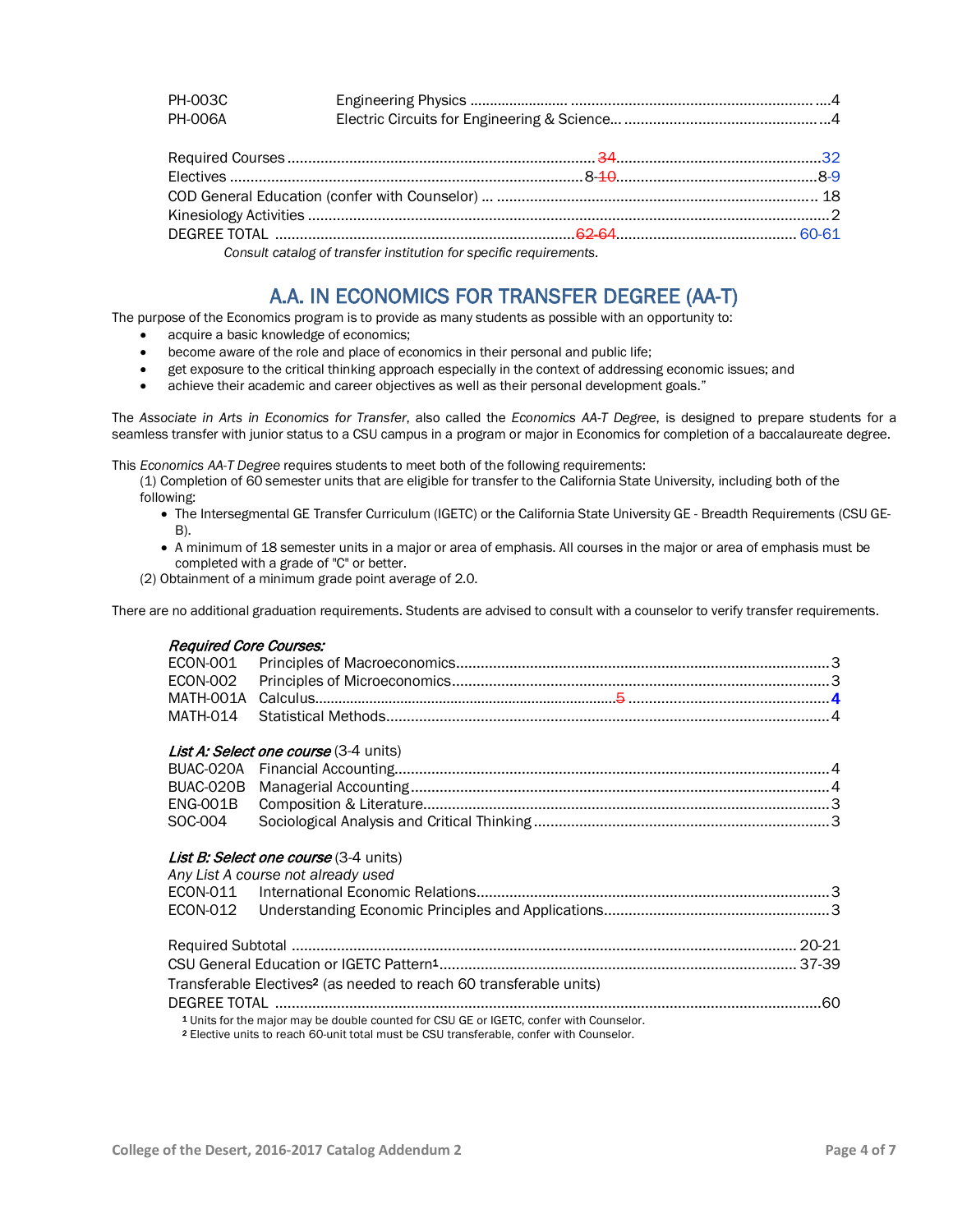## GEOLOGY A.S. DEGREE and transfer preparation (Includes Earth Science, Paleontology, Physical Oceanography)

Upon successful completion of courses leading to the Geology AS Degree the student will be able to know and understand Geology concepts, skills and applications to attain upper division status in Geology at most 4-year institutions. Students are advised to consult with a counselor to verify transfer requirements.

| <b>Required Courses:</b> |                                                       |  |
|--------------------------|-------------------------------------------------------|--|
| $G - 001$                |                                                       |  |
| <b>BI-005</b>            |                                                       |  |
| BI-006                   |                                                       |  |
| CH-001A                  |                                                       |  |
| CH-001B                  |                                                       |  |
| MATH-001A                |                                                       |  |
| MATH-001B                |                                                       |  |
| PH-002A, B               |                                                       |  |
| or PH-003A, B            | Engineering Physics (4, 4)                            |  |
|                          | (Physics requirement depends on transfer institution) |  |

Consult catalog of transfer institution for specific requirements. Consult with advisor before embarking on program.

MUSICAL THEATRE CERTIFICATE OF ACHIEVEMENT<br>Musical theatre actors must be able to effectively interpret scripts and songs while also being well versed in a variety of dance styles. This certificate allows students to explore interdisciplinary skills required for success in the field, to understand professional ethics and to prepare themselves for the rigorous physical and emotional demands of a musical theatre career.

| <b>Required Courses:</b> |                   |    |
|--------------------------|-------------------|----|
| <b>MUS-007</b>           |                   |    |
| <b>MUS-086</b>           |                   |    |
| MUS-090                  |                   |    |
| DANC-073                 |                   |    |
| DANC-076                 |                   |    |
| TA-002                   |                   |    |
| TA-003                   |                   |    |
|                          |                   |    |
| <b>MUS-022A</b>          | Voice $\vert$ (2) |    |
| <b>MUS-022B</b>          | Voice II $(2)$    |    |
| <b>MUS-022C</b>          | Voice III (2)     |    |
|                          |                   | 19 |
|                          |                   |    |

A.S. IN PHYSICS FOR TRANSFER DEGREE (AS-T)<br>The Associate in Science in Physics for Transfer Degree, also called the Physics AS-T Degree, is designed to prepare students for a seamless transfer with junior status to a CSU campus in a program or major in Physics for completion of a baccalaureate degree. Upon successful completion of courses leading to the Physics AS-T Degree the student will be able to know and understand Physics concepts, skills and application to attain upper division status in Physics at most 4 year institutions.

This degree requires students to complete 60 CSU transferable units including completion of CSU GE or IGETC and 27 24 units in the major with a cumulative GPA of 2.0 or better. Title 5 requires that students earn a grade of "C" or better in all courses required for the major or area of emphasis. There are no additional graduation requirements. Students are advised to consult with a counselor to verify transfer requirements.

## Required Core Courses: PH-003A Engineering Physics......................................................................................................4 PH-003B Engineering Physics......................................................................................................4 PH-003C Engineering Physics......................................................................................................4 MATH-001A Calculus …………………………………………..5...................................................................4 MATH-001B Calculus …………………………………………..5...................................................................4 MATH-002A Multivariate Calculus ……………………....5...................................................................4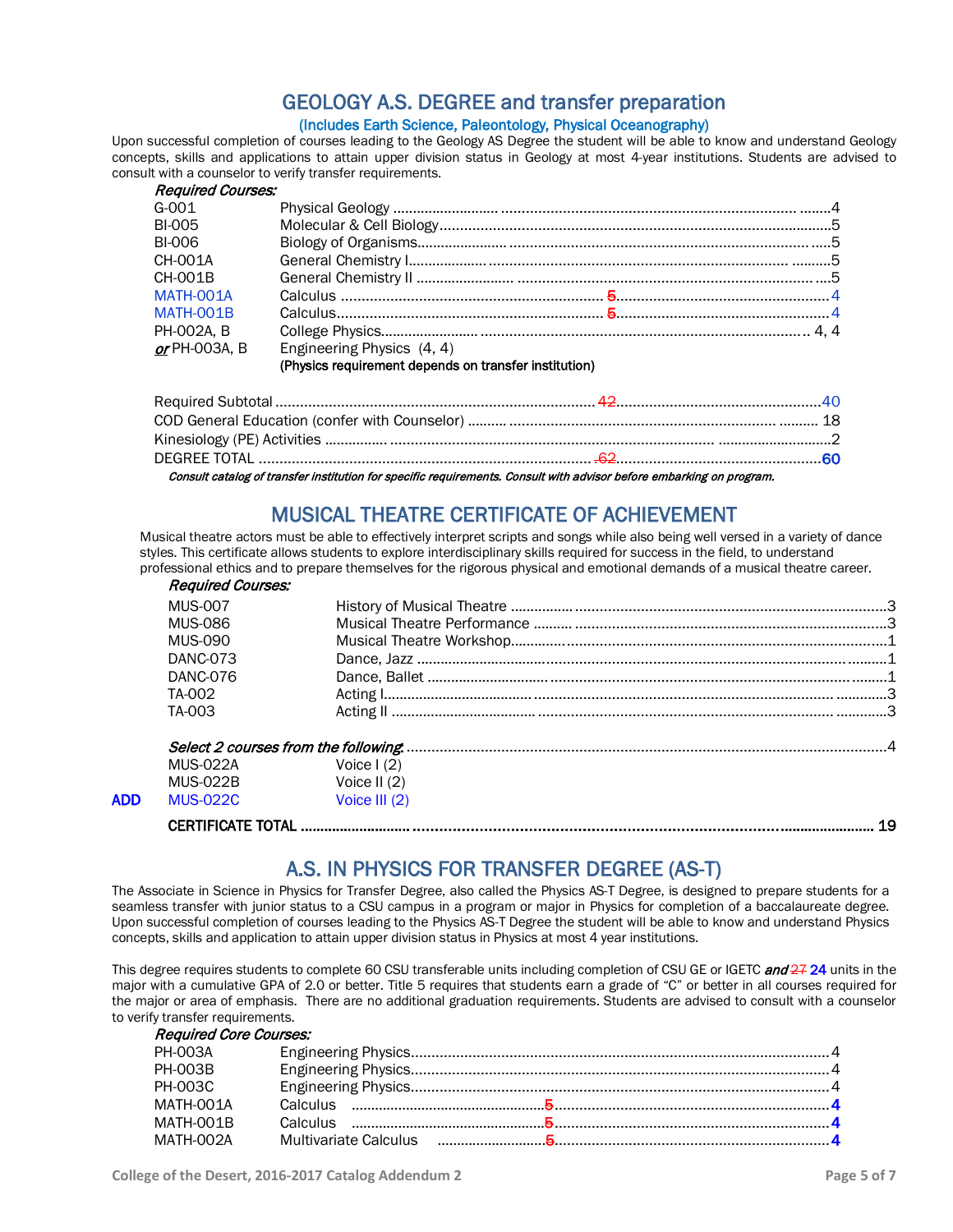|              | Transferable Electives <sup>2</sup> (as needed to reach 60 transferable units) |  |
|--------------|--------------------------------------------------------------------------------|--|
| DEGREE TOTAL |                                                                                |  |

<sup>1</sup> Units for the major may be double counted for CSU GE or IGETC, confer with Counselor.

<sup>2</sup> Elective units to reach 60-unit total must be CSU transferable, confer with Counselor.

## **POLICE SCIENCE A.S. DEGREE for employment preparation**<br>The Police Science program provides training for careers in law enforcement as well as related fields in corrections, probation,

security and community service. The program offers one level of job entry training, as well as an Associate's Degree designed to enhance professional skills and qualifications. The job entry training level is the Reserve Police Officer Certificate of Achievement. This level consists of the Peace Officer Standards and Training (POST) certified Module III and Module II, Basic Peace Officer Training courses. Satisfactory completion of these courses establishes eligibility for hire as courses. Satisfactory completion of these courses establishes eligibility the State of California.

With the Reserve Police Officer Certificate of Achievement a Police Science Associate's Degree is attainable with an additional 18 units of required courses, 18 units of General Education and 5 units of electives.

Basic Peace Officer Training courses are non-traditional courses subject to state regulations prescribed by the California Commission on Peace Officer Standards and Training (POST). Students desiring to enroll in any POST certified Basic Peace Officer Training courses must be 18 years of age, possess a valid driver's license, be fingerprinted and present a Department of Justice signed clearance letter to possess a firearm on the first day of class. There are also certain physical and moral character requirements for peace officers. Students wanting to register for POST courses at COD who are unsure if they meet the POST requirements are urged to contact the Academy Director or designee prior to enrollment. Please refer to the COD website [www.collegeofthedesert.edu](http://www.collegeofthedesert.edu/) for more detailed program information or call (760) 346 8041 Ext. 3765 or 3083.

| <b>Required Courses:</b> |                                                                                                                     |
|--------------------------|---------------------------------------------------------------------------------------------------------------------|
| <b>BPOT-001</b>          |                                                                                                                     |
| <b>BPOT-002</b>          |                                                                                                                     |
| AJ-001                   |                                                                                                                     |
| AJ-002                   |                                                                                                                     |
| AJ-004                   |                                                                                                                     |
| AJ-006                   |                                                                                                                     |
| AJ-010                   |                                                                                                                     |
| AJ-030                   |                                                                                                                     |
|                          | Electives - 5 units chosen from the following:                                                                      |
| AJ-003                   |                                                                                                                     |
| AJ-005A                  |                                                                                                                     |
| AJ-095A                  | Admin of Justice Work Experience (Maximum of 3 units may be used for work experience) 1-8                           |
| <b>PSY-001</b>           |                                                                                                                     |
| <b>PSY-003</b>           |                                                                                                                     |
| <b>PSY-029</b>           |                                                                                                                     |
| SOC-001                  |                                                                                                                     |
| SOC-002                  |                                                                                                                     |
| SOC-003                  |                                                                                                                     |
| SOC-014                  |                                                                                                                     |
| <b>SPAN-001</b>          |                                                                                                                     |
| ASL-001                  |                                                                                                                     |
| <b>SP-001 COMM-009</b>   |                                                                                                                     |
| <b>SP-005 COMM-013</b>   |                                                                                                                     |
| <b>SP-007 COMM-025</b>   |                                                                                                                     |
| <b>SP 015 COMM-017</b>   |                                                                                                                     |
|                          |                                                                                                                     |
|                          |                                                                                                                     |
|                          |                                                                                                                     |
|                          |                                                                                                                     |
|                          | Note: With Advisor approval up to 18 units of any Peace Officer Standards and Training (POST) certified Basic Peace |